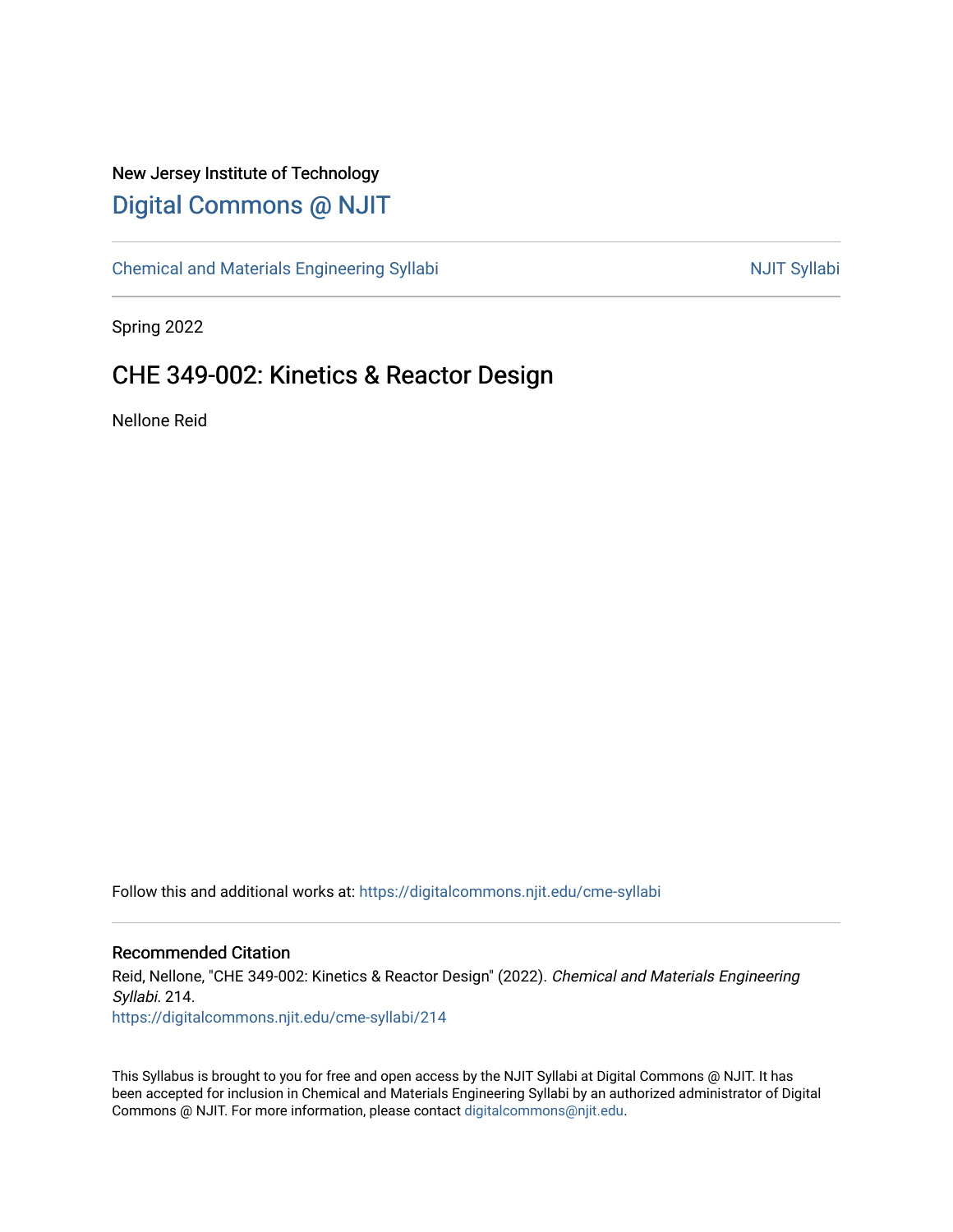## **ChE 349: Kinetics and Reactor Design**

# **Spring 2022**

**Instructor:** Dr. Nellone Reid, Senior University Lecturer **Office:** 364 Tiernan Hall, Phone: 973-596-2995, E-mail: nellone.e.reid@njit.edu **Webex Link:** <https://njit.webex.com/meet/ner3> **TA:** Ruossong Dong **TA Email:** rd466@njit.edu **Class Hours:** Tuesday/Thursday: 2:30 PM – 3:50 PM; Central King Building 204 **Office Hours:** Monday/Wednesday: 10:00 AM – 12:00 PM

## Course Description and Requirements

Derive and solve species and energy balances for single chemical reactors processing liquid and gaseous systems; chemical reactor process safety; multiple reaction applications; catalysis, including mechanisms, rates, reactor design

**Pre-Requisites:** Chem 236 (Physical Chemistry), ChE 342 (Chemical Engineering Thermodynamics II), ChE 370 (Heat and Mass Transfer), Math 222 (Differential Equations)

## Course Objectives

- To provide students with the basic knowledge of how to design chemical reactors.
- To inform students with an awareness of chemical reactor process safety
- To inspire students to approach reactor design with an ethical and environmental awareness through a research orientation.

## Learning Materials

**Textbook Required:** Essentials of Chemical Reaction Engineering (5th ed), H. Scott Fogler, Prentice Hall, ISBN: 0-13-388751-0

**Calculator:** A high-end calculator (TI-83, TI-84 or TI-84SE) is required for solving exam problems.

**Software:** : You must have access to and know how to use a math solver software package. Examples include Polymath, Maple, Matlab, Mathcad, and Mathematica. It will be needed for the term project and some homeworks. Polymath is available on dep't PCs in 411 Tiernan, as is the license info for program download onto your PC. A solver is NOT needed on quizzes.

**Needs–Requirements for Remote Learning:** During school closure, access to a computer or laptop with high-speed internet connection, webcam, microphone, and audio is required. Note that if you have any issues with accessibility to Webex/Canvas and webcams, you must resolve them as soon as possible by contacting the Dean of Students and/or the chair of the Chemical and Materials Engineering department. Inaction on your part is not an acceptable excuse for any issues you may face during the online lectures, quizzes, and exams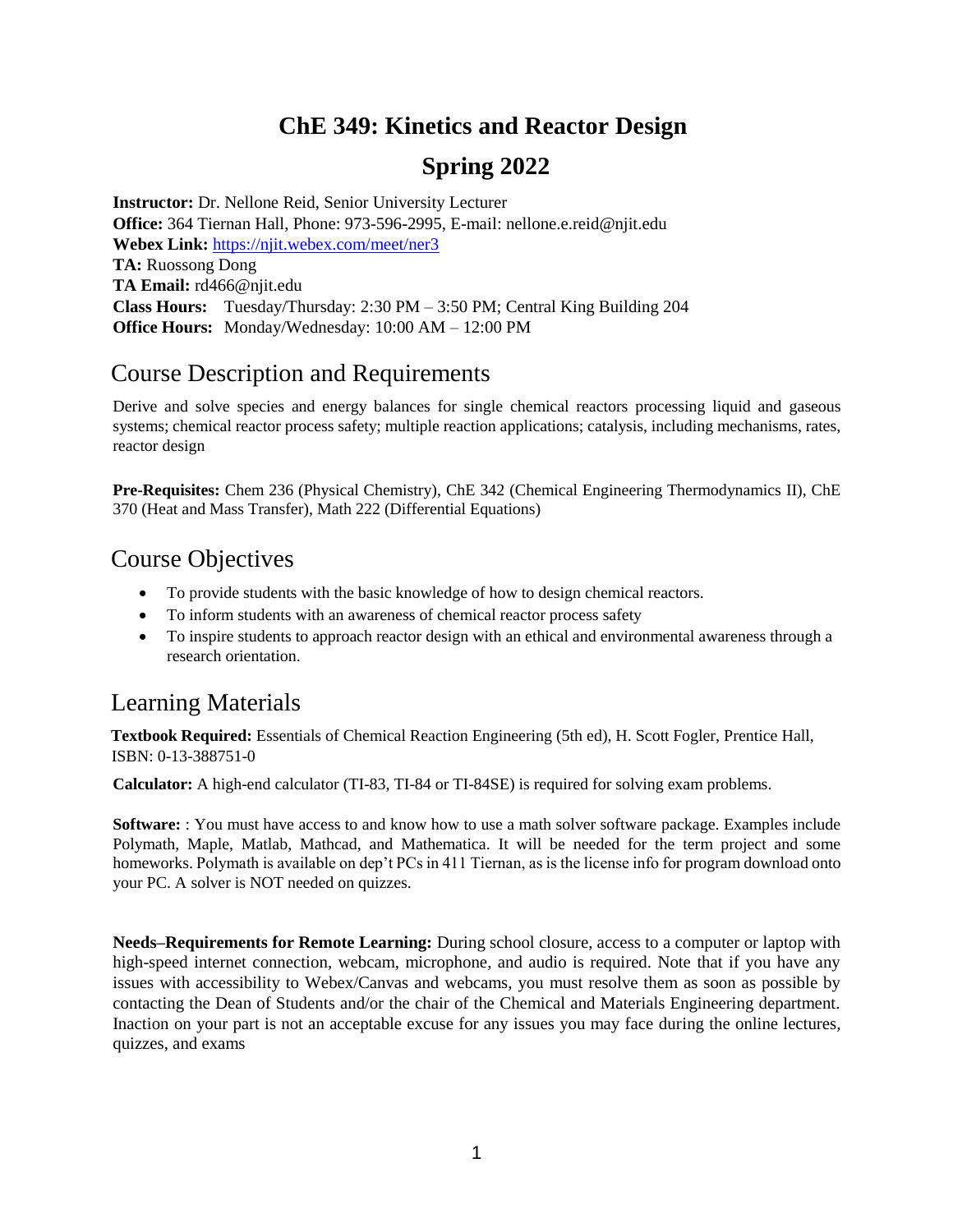# Tentative Course Outline

| Week           | <b>Date</b> | <b>Lecture Topic</b>                     |                           |
|----------------|-------------|------------------------------------------|---------------------------|
| 1              | $18 - Jan$  | <b>Introduction and Molar Balances</b>   | Math Review HW            |
|                | $20-Ian$    | Review                                   |                           |
| $\overline{2}$ | $25-Ian$    | <b>Mass Balances in Reactors</b>         |                           |
|                | $27-Ian$    | Review                                   |                           |
| 3              | 1-Feb       | <b>Conversion and Reactors in Series</b> |                           |
|                | 3-Feb       | Review                                   |                           |
| $\overline{4}$ | 8-Feb       | Rate Laws and Stohiometry                |                           |
|                | 10-Feb      | Review                                   |                           |
| 5              | 15-Feb      | <b>Multiple Reactions</b>                |                           |
|                | 17-Feb      | Review                                   |                           |
| 6              | 22-Feb      | Exam 1 Review                            |                           |
|                | 24-Feb      |                                          | Exam 1                    |
| $\overline{7}$ | 1-Mar       | Steady state energy balance              |                           |
| 14             | 3-Mar       | Review                                   |                           |
| 8              | 8-Mar       | PFR energy balances                      |                           |
|                | 10-Mar      | Review                                   |                           |
| 9              | 15-Mar      | <b>Spring Break</b>                      | <b>Spring Break</b>       |
|                | 17-Mar      | <b>Spring Break</b>                      | <b>Spring Break</b>       |
| 10             | $22$ -Mar   | Non-elementary reactions                 |                           |
|                | 24-Mar      | Review                                   |                           |
| 11             | 29-Mar      | Enzyme/bio reactors                      |                           |
|                | 31-Mar      | Review                                   | April 5 - Withdrawal Date |
| 12             | 5-Apr       | Exam 2 - Review                          |                           |
|                | $7-Apr$     |                                          | Exam 2                    |
| 13             | $12-Apr$    |                                          |                           |
|                | $14-Apr$    | Review                                   |                           |
| 14             | 19-Apr      | Diffusion and mass transfer in catalysis |                           |
|                | $21-Apr$    | <b>Review</b>                            |                           |
| 15             | 26-Apr      | <b>Final Exam Review</b>                 |                           |
|                | $28-Apr$    | Last Day of Classes; Final Exam Review   |                           |

# Assessment and Grading

| Homework     | 20%  |
|--------------|------|
| Term Project | 10%  |
| Quizzes      | 45%  |
| Final        | 25%  |
|              | 100% |

**A = > 90; B+ = 89.99 – 85; B = 84.99 – 75; C = 74.99 – 65; D = 64.99 – 60; F = < 59.99**

## Policies

**NJIT Honor Code:** The NJIT Honor Code will be upheld and any violations will be brought to the immediate attention of the Dean of Students.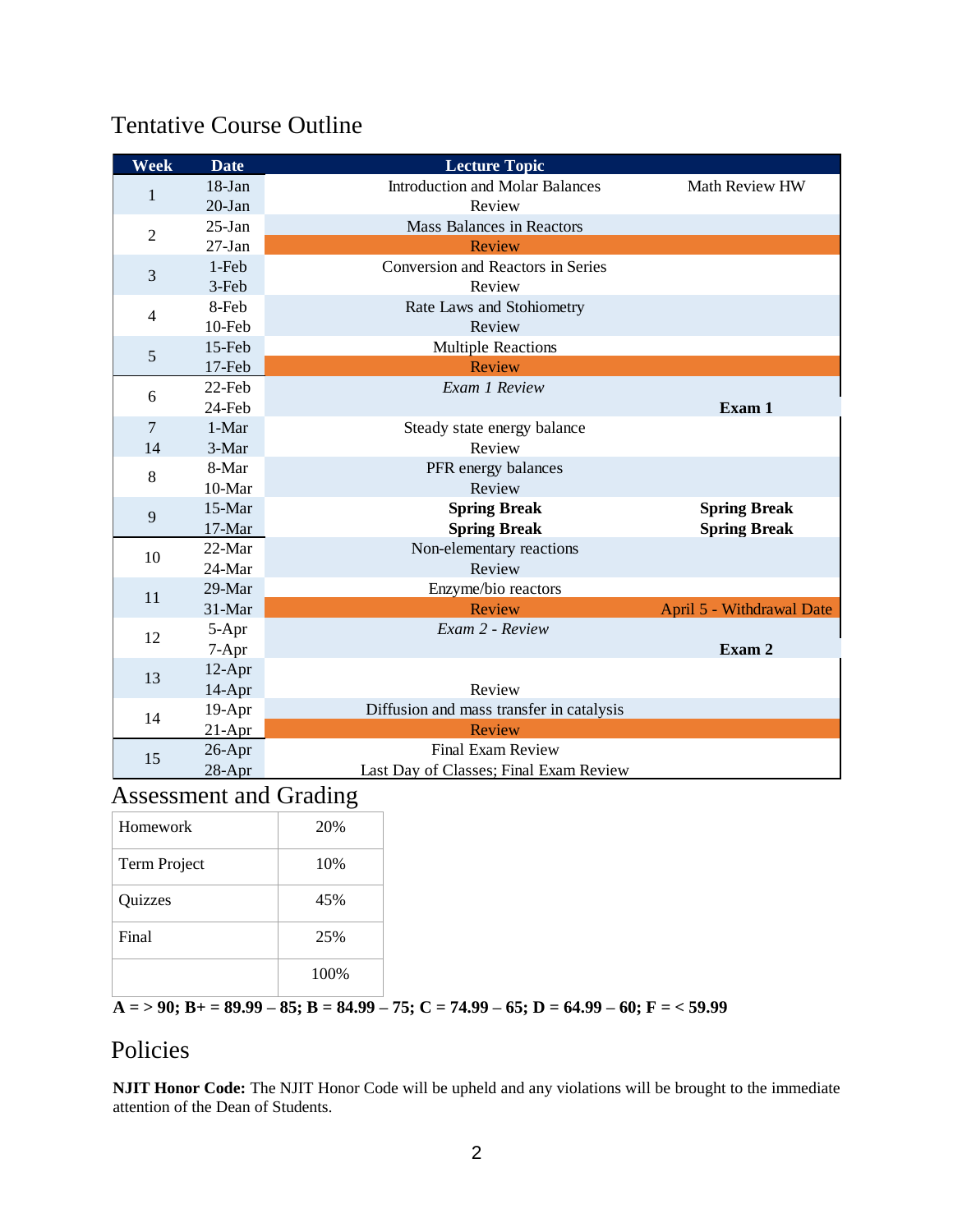**Special Needs:** If you need accommodations due to a disability please contact Chantonette Lyles [\(Chantonette.Lyles@njit.edu\)](mailto:Chantonette.Lyles@njit.edu), Associate Director of Disability Support Services, Fenster Hall Room 260 to discuss your specific needs. A Letter of Accommodation Eligibility from the Disability Support Services office authorizing your accommodations will be required.

### Lectures

- Attendance is strongly recommended. The examples discussed in the class are not necessarily from the main textbook and therefore missing a class will have consequences for preparation to quizzes and exams.
- The classes start at 6:00 PM, and the students must be in class (virtually) by that time. Being late to class may have consequences for the grade, since many of the classes will start from quizzes.

### Course materials, office hours and correspondence

- The course Canvas page is the main platform for delivering information about the course. All relevant course materials and assignments will be posted on Canvas, so a student should check it regularly.
- The students should upload a professional-looking headshot for their Canvas profile.
- The students are strongly encouraged to attend Office Hours held bi-weekly. Long questions, which require derivations will be discussed only during the Office Hours and will not be answered by email.
- Questions regarding grades can be discussed only during the Office Hours.
- E-mail and Canvas correspondence is intended only for quick questions. Questions which require a detailed discussion should be discussed in person during the Office Hours.
- All correspondence should be conducted in a professional style, using formal English.
- To assure quick response to your emails, please add "ChE342" in the subject of your emails.
- The instructor reserves the right not to respond to emails if the email does not have a greeting or a signature.

## Exams/Quizzes and Grades

- A letter grade is based on the final score, calculated using an Excel spreadsheet in accordance with the Tables given in this syllabus. The assigned letter grade is final and cannot be negotiated.
- A student can dispute the exam scores within a week after the announcement of the score. Exam scores can be disputed during the official Office Hours, not during class time or via email.
- The graded exams must be returned within a week to be saved for the department course assessment initiative.
- Students will get 0 for not showing to quizzes, exams, or any other course activity. If students miss an exam due to extreme circumstances (such as a medical problem), they need to notify the instructor via email before the beginning of the exam, and bring proof of the circumstance to the Dean of Students office. Only in this case of official approval from the Dean of Students office, may a makeup be given at the discretion of the instructor.
- A student must show as many details when solving a problem during an exam or a quiz. Not showing the work will cause losing points even if the final answer is correct.
- Partial credits can be given for solving the exams problems.
- No partial credit will be given if there is not enough details to follow.
- The final answer should be always evaluated with respect to its reasonability. No partial credit will be given if the final answer is wrong and unreasonable, and it is not stated.
- There will be no partial credits for the questions/problems quizzes.
- Student handwriting must be legible in order to receive points.
- A student coming to dispute a grade has to bring completed homework sheets. No discussion of grades will be held without completed homework.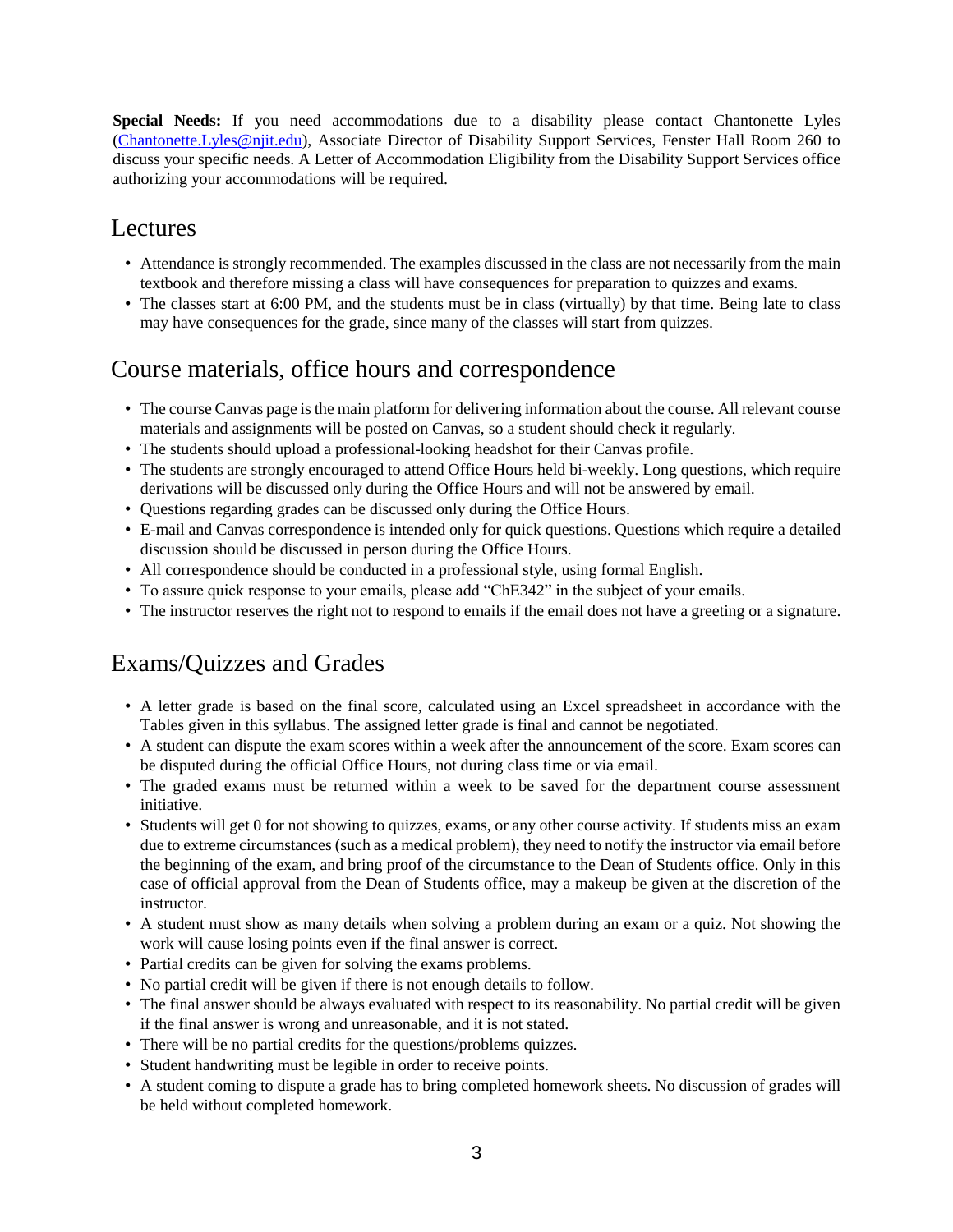#### **Rules Governing Online Exams/Quizzes**

These rules specifically apply to online exams and quizzes conducted via Webex and Canvas. They are generally applicable and subject to change for a specific exam/quiz in view of the needs of the instructor to ensure that potential misconduct is prevented. Hence, the rules below are general, and additional more stringent rules may be imposed during the proctoring of a specific exam/quiz, which will be announced to the students.

1. Please sign in webex, turn webcam on, and mute mode so that exam can start the exam at the designated time promptly. Also make sure student opens a screen on Canvas/Quizzes.

2. Please make sure that the webcam shows student's desk and papers and the upper half of his/her body. So, please optimize the webcam before the exam starts.

3. Please get all materials needed (notes, book, calculator, cell phone, water, candy, chocolate, coffee, etc.) on the desk and visit the restroom before the exam because leaving the desk during the exam is considered cheating. If student has any medical condition that requires a visit to the restroom during the exam, please inform the instructor before the exam indicating the medical situation.

4. If students have questions during the exam, they must use chat functionality in webex. If the question pertains to the whole class, instructor will respond to everybody in chat or by voice.

5. Do not worry about the webcam during the exam unless it freezes for the whole duration; then instructor will contact you. Due to bandwidth issues, sometimes, the videos freeze. Do not worry. Just make sure that turn on your camera at the beginning of the exam, optimize the view, and do NOT turn it off!

6. The submission procedure for Canvas starts with generation of a PDF file of your answer to an exam question through its uploading to the Quiz question page in Canvas. Please make sure you write your name on all answer sheets. Also, when you download the pdf from your gmail account to your laptop/pc, please click on the file name and change the name of the pdf file from what CamScan generates to Lastname Exam2 Q1. Then, submit the renamed pdf file to Canvas.

**7. The use of cell phone is reserved for scanning and sending email only toward the end of each question period. The use of laptop/pc is reserved for webex, reading the question on Canvas, and uploading your solution PDF to Canvas. Student's use of cell phone beyond the above task or frequent use of laptop/pc will be flagged for misconduct investigation.**

8. If student finishes a question early (before the 5-6 min that should be reserved for scanning/uploading toward the end of duration allotted for each question), he/she should go over the solution because there are many potential mistakes the student might have made like unit conversions, calculations, etc. etc. Toward the last 5-6 minutes of time allotted for each question, just spend the time for submission. There will be NO EXCUSE and the student will get 0 score if he/she cannot submit the answer sheets via Canvas during the allotted time for each question. Please use the allotted time for each question wisely, watch the time counter in Canvas and allow for 5-6 min for upload.

9. In a truly extenuating circumstance like your laptop crashes, wifi dies, etc., use your cell phone to inform me via webex or gmail email indicating what happened. Then connect to Canvas and see the question or email me and I will send you the question. Only for these extenuating circumstances, at the end of the exam, student will immediately send me an email with a single PDF attachment of all the student's work for Q1, Q2, etc. and explain his/her circumstance in detail. Instructor may not accept student's explanation and ask him/her to retake another exam with different questions.

#### **CRITICAL NOTES TO STUDENTS FOR ONLINE EXAMS**

1. **Do NOT use scrap paper.** Write directly on the answer sheet that you plan to scan and submit. Your scanned papers will be used for grading, not your scrap papers.

2. **SHOW ALL WORK, do not skip anything!!!** Write down all fundamental equations, numerical values/units of all variables and parameters. Show all intermediate calculations by plugging numbers into the equations. Show results of intermediate calculations. You will lose a lot of points if your equations are missing. **You will get minimal score, mostly 0, for each step regardless whether your answer is correct or not if the calculations and numbers leading to the answer are missing.**